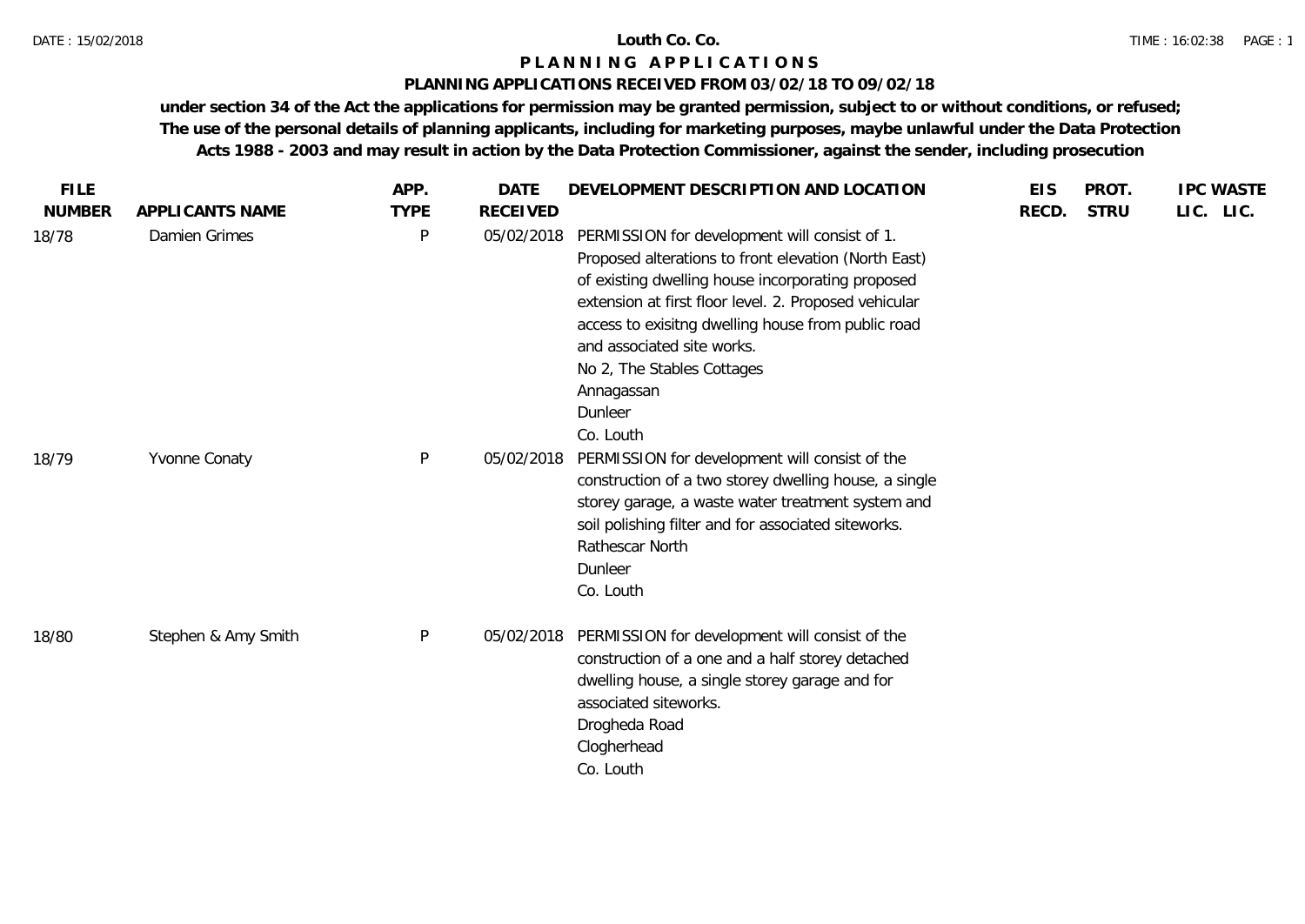## **PLANNING APPLICATIONS RECEIVED FROM 03/02/18 TO 09/02/18**

| <b>FILE</b>   |                 | APP.        | DATE     | DEVELOPMENT DESCRIPTION AND LOCATION                              | EIS   | PROT.       | <b>IPC WASTE</b> |
|---------------|-----------------|-------------|----------|-------------------------------------------------------------------|-------|-------------|------------------|
| <b>NUMBER</b> | APPLICANTS NAME | <b>TYPE</b> | RECEIVED |                                                                   | RECD. | <b>STRU</b> | LIC. LIC.        |
| 18/81         | Zilvinas Zelnys | ◡           |          | 05/02/2018 Permission for the construction of a storey and a half |       |             |                  |
|               |                 |             |          | type residence and associated site works,                         |       |             |                  |
|               |                 |             |          | PERMISSION CONSEQUENT ON THE GRANT OF                             |       |             |                  |
|               |                 |             |          | OUTLINE planning permission #1636                                 |       |             |                  |
|               |                 |             |          | Point Road                                                        |       |             |                  |
|               |                 |             |          | Dundalk                                                           |       |             |                  |
|               |                 |             |          | Co. Louth                                                         |       |             |                  |
|               |                 |             |          |                                                                   |       |             |                  |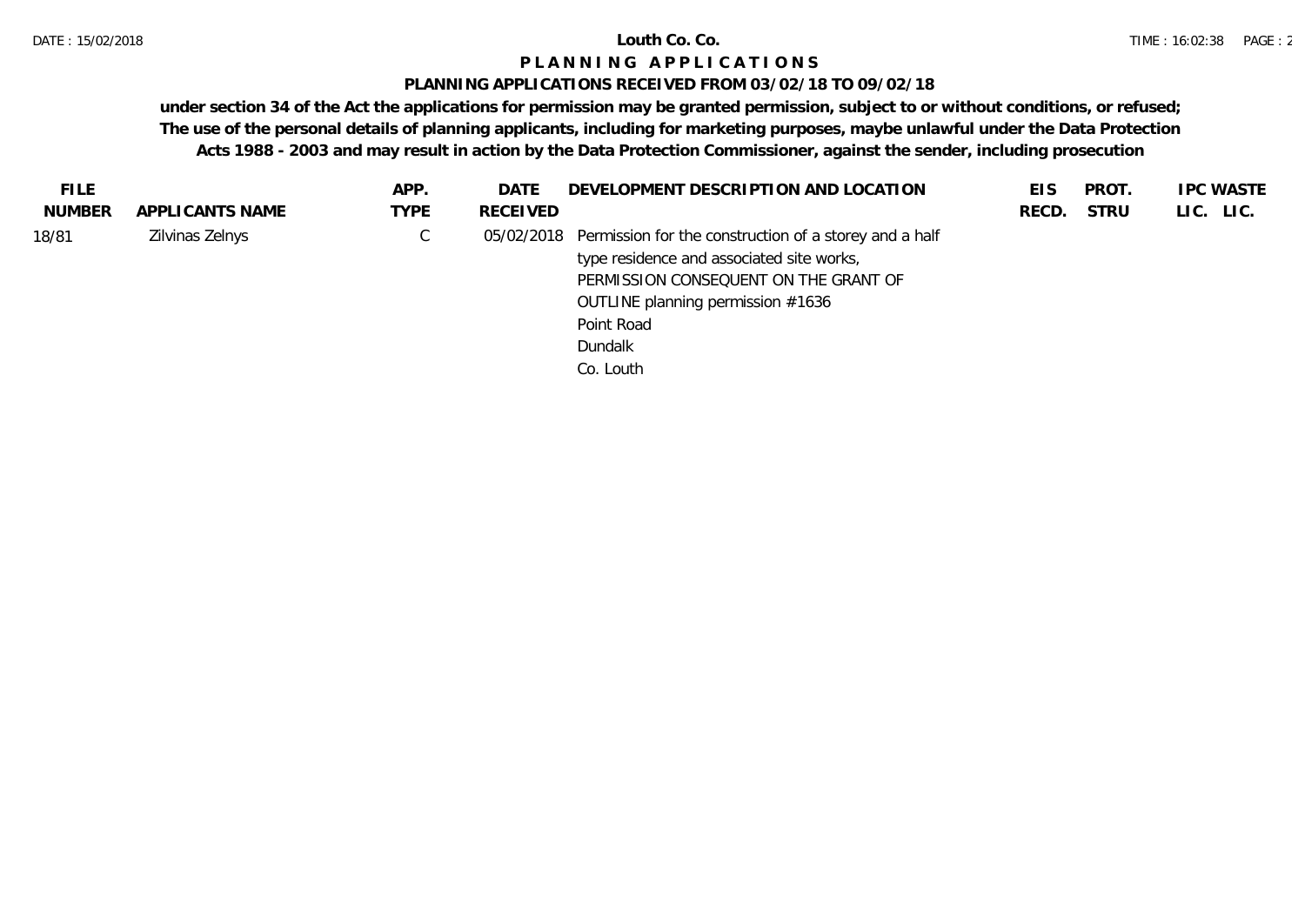#### DATE : 15/02/2018 **Louth Co. Co.**

## **P L A N N I N G A P P L I C A T I O N S**

## **PLANNING APPLICATIONS RECEIVED FROM 03/02/18 TO 09/02/18**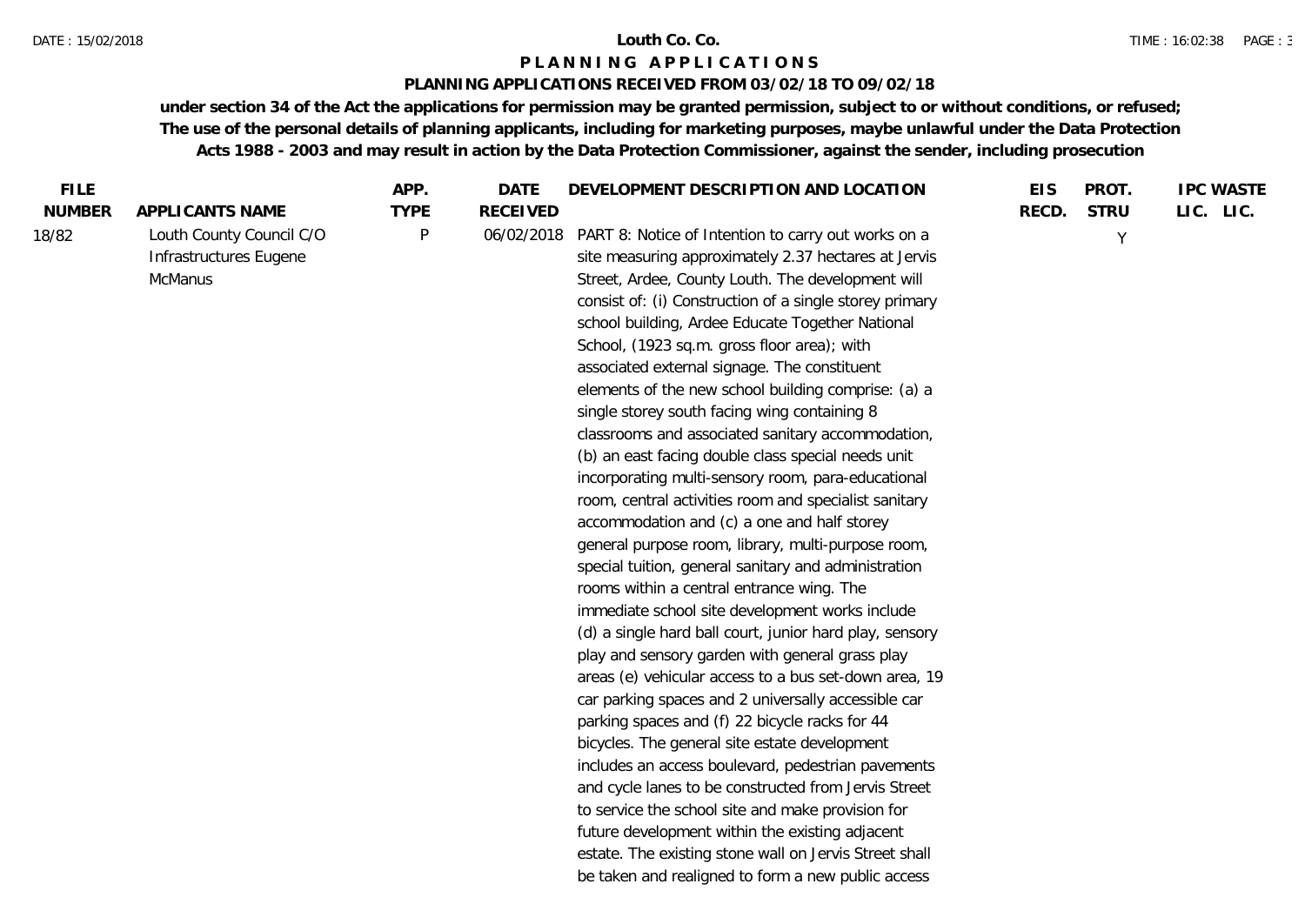#### **PLANNING APPLICATIONS RECEIVED FROM 03/02/18 TO 09/02/18**

| FU F          |                        | ADD.             | DAT)           | TON AND LOCATION<br><b>DESCRIPTI</b><br>LOPMENT<br><b>DEVEI</b> |      | <b>PROT</b> | .PC WASTE     |
|---------------|------------------------|------------------|----------------|-----------------------------------------------------------------|------|-------------|---------------|
| <b>NUMBER</b> | <b>APPLICANTS NAME</b> | TVDE<br><u>_</u> | RECEIVED<br>ᅛᄂ |                                                                 | RECD | STRU        | LIC.<br>LI C. |

| 18/83 | Pat & Deirdre Clinton | R | 06/02/2018 RETENTION Permission for an existing single storey |
|-------|-----------------------|---|---------------------------------------------------------------|
|       |                       |   | garage and all associated site works.                         |
|       |                       |   | Sibhruion                                                     |
|       |                       |   | Donaghmore                                                    |
|       |                       |   | Dundalk                                                       |
|       |                       |   | Co. Louth                                                     |
|       |                       |   |                                                               |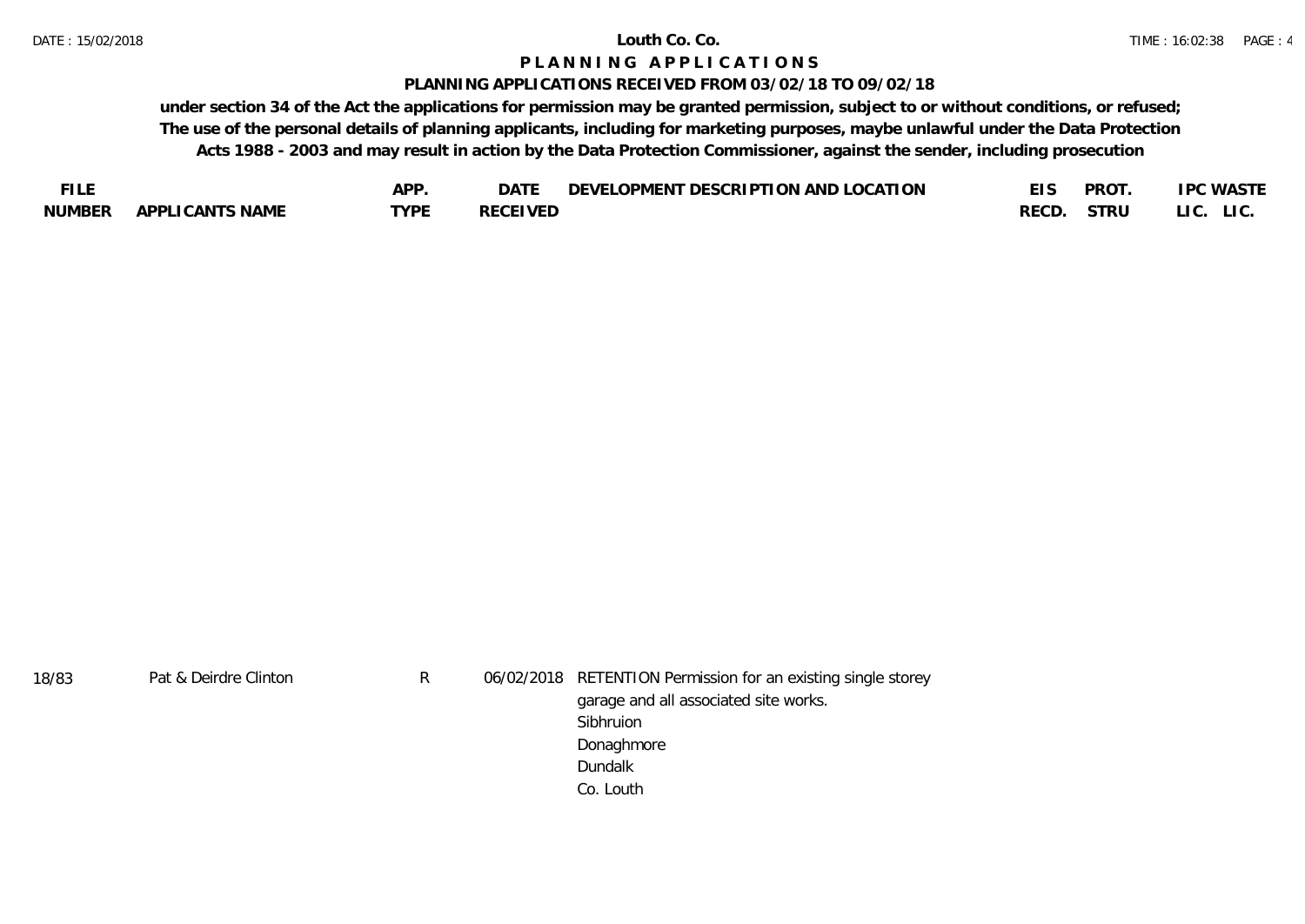## **PLANNING APPLICATIONS RECEIVED FROM 03/02/18 TO 09/02/18**

| <b>FILE</b>   |                                              | APP.         | <b>DATE</b> | DEVELOPMENT DESCRIPTION AND LOCATION                                                                                                                                                                                                                                                                                                                                                                                                                                                                                                                                    | <b>EIS</b> | PROT.       | <b>IPC WASTE</b> |
|---------------|----------------------------------------------|--------------|-------------|-------------------------------------------------------------------------------------------------------------------------------------------------------------------------------------------------------------------------------------------------------------------------------------------------------------------------------------------------------------------------------------------------------------------------------------------------------------------------------------------------------------------------------------------------------------------------|------------|-------------|------------------|
| <b>NUMBER</b> | APPLICANTS NAME                              | <b>TYPE</b>  | RECEIVED    |                                                                                                                                                                                                                                                                                                                                                                                                                                                                                                                                                                         | RECD.      | <b>STRU</b> | LIC. LIC.        |
| 18/84         | Paddy & Victor Dwyer                         | $\mathsf{R}$ | 05/02/2018  | Permission for RETENTION of development as<br>previously granted permission under register<br>reference: 15/203. The development will consist of<br>the retention of : 1. Revised site boundaries and<br>variations to design of front boundary wall to<br>dwellings 1 & 2 incorporating brick wall and railings.<br>2. Second floor attic coversion & dormer window<br>and rooflights to the rear (west) elevation of<br>dwelling 2. 3. Rooflights to the rear (west) elevation<br>of dwelling 1.4. All associated site works.<br>Dublin Road<br>Drogheda<br>Co. Louth |            |             |                  |
| 18/85         | Almac Pharmaceuticals<br>Group (Ireland) Ltd | P            | 07/02/2018  | PERMISSION for an internal mezzanine extension of<br>330sqm, elevational changes and the installation of<br>external plant to the existing service yard of the<br>former smarthomes biulding.<br>Finnabair Crescent<br>Finnabair Industrial Estate<br>Dundalk<br>Co. Louth                                                                                                                                                                                                                                                                                              |            |             |                  |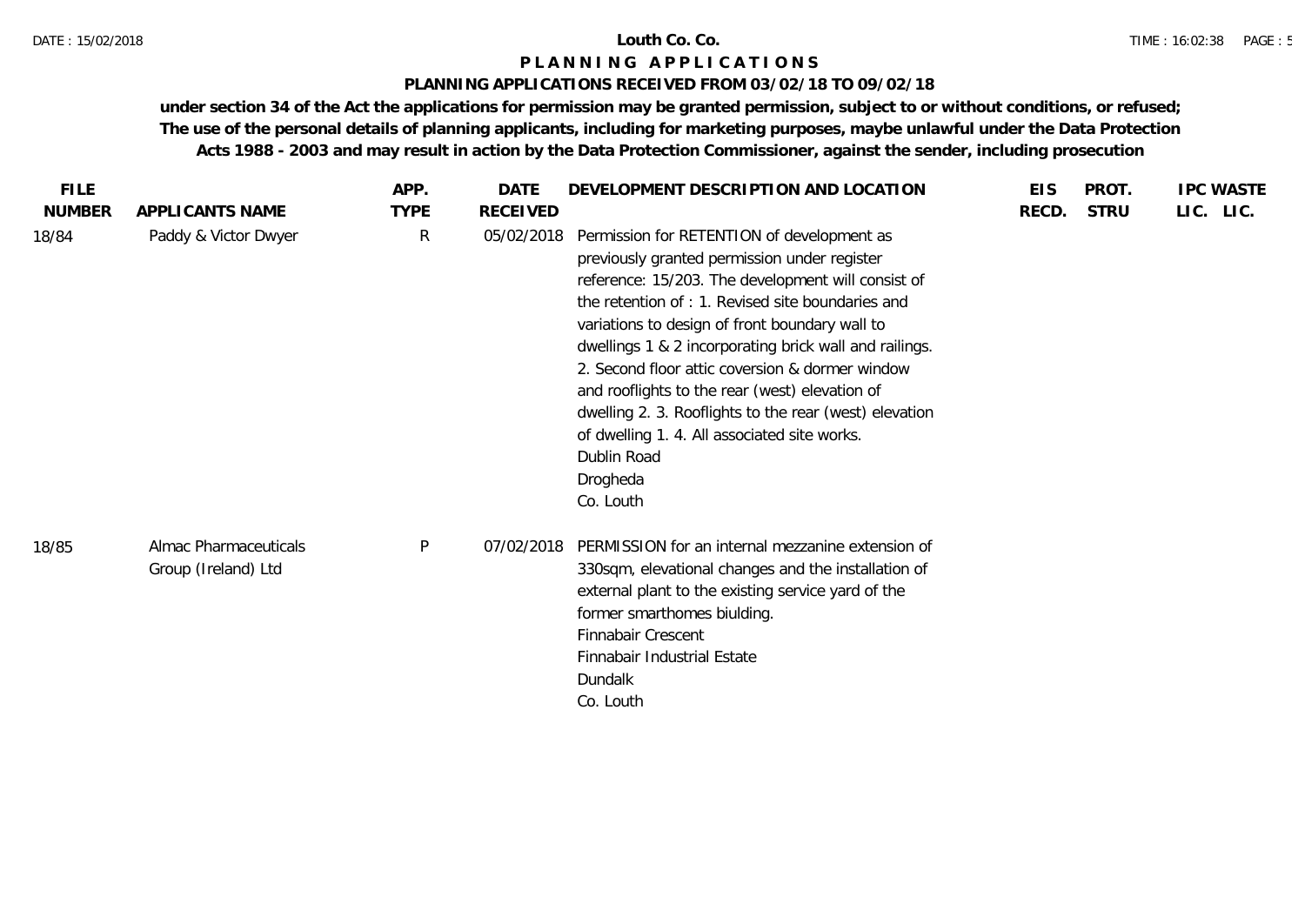## **PLANNING APPLICATIONS RECEIVED FROM 03/02/18 TO 09/02/18**

| <b>FILE</b>   |                            | APP.        | <b>DATE</b>     | DEVELOPMENT DESCRIPTION AND LOCATION                                                                                                                                                                                                                                                                                                                                                                                                                                                                   | <b>EIS</b> | PROT.       | <b>IPC WASTE</b> |
|---------------|----------------------------|-------------|-----------------|--------------------------------------------------------------------------------------------------------------------------------------------------------------------------------------------------------------------------------------------------------------------------------------------------------------------------------------------------------------------------------------------------------------------------------------------------------------------------------------------------------|------------|-------------|------------------|
| <b>NUMBER</b> | APPLICANTS NAME            | <b>TYPE</b> | <b>RECEIVED</b> |                                                                                                                                                                                                                                                                                                                                                                                                                                                                                                        | RECD.      | <b>STRU</b> | LIC. LIC.        |
| 18/86         | Melfair Fairways Ltd       | P           | 07/02/2018      | Full PERMISSION for development will consist of the<br>subdivision of the existing retail unit in to 2no units<br>and include for a change of use of part of the<br>ground floor from retail to a doctor's surgery, new<br>doctor's surgery at first floor, minor elevational<br>amendments on the northern & western elevations<br>to include new windows & altered signage and all<br>associated site development works.<br>Unit 3 The Fairways Retail Centre<br>Dublin Road<br>Dundalk<br>Co. Louth |            |             |                  |
| 18/87         | Hallscotch Venture Limited | P           | 07/02/2018      | PERMISSION for change of use of the existing retail<br>unit on upper mall (Unit 1.18) to Bank.<br>Scotch Hall Shopping Centre<br>Marsh Road<br>Drogheda<br>Co. Louth                                                                                                                                                                                                                                                                                                                                   |            |             |                  |
| 18/88         | Gerard & Linda Martin      | E           | 07/02/2018      | Permission for FURTHER EXTENSION OF<br>DURATION: Extension of Duration of Planning<br>Permission 13/88 which consists of Permission for a<br>single storey dwelling house, detached domestic<br>garage, a proprietary wastewater treatment system<br>and percolation area, entrance gates, pier's and wing<br>walls with entrance onto existing roadway and all<br>associated site works. PARENT REF: 08/931<br>Port<br>Togher<br>Drogheda<br>Co. Louth                                                |            |             |                  |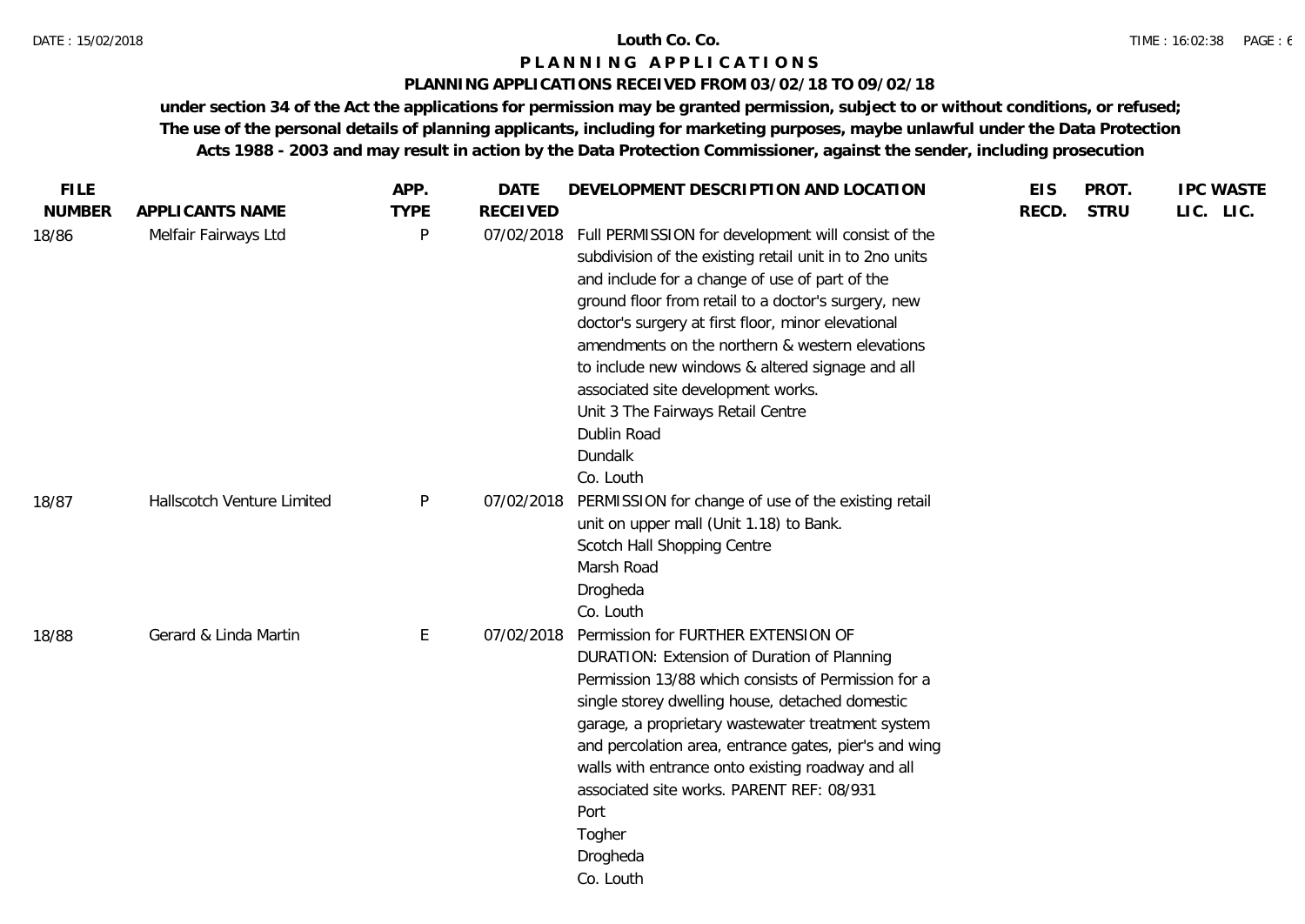#### DATE : 15/02/2018 **Louth Co. Co.**

## **P L A N N I N G A P P L I C A T I O N S**

### **PLANNING APPLICATIONS RECEIVED FROM 03/02/18 TO 09/02/18**

| <b>FILE</b>   |                         | APP.         | <b>DATE</b>     | DEVELOPMENT DESCRIPTION AND LOCATION                                                                                                                                                                                                                                                                                                                                                                                                                                                                                                                                                                                                                                                                                                                                                                                                                                                                                                                  | <b>EIS</b> | PROT.       | <b>IPC WASTE</b> |
|---------------|-------------------------|--------------|-----------------|-------------------------------------------------------------------------------------------------------------------------------------------------------------------------------------------------------------------------------------------------------------------------------------------------------------------------------------------------------------------------------------------------------------------------------------------------------------------------------------------------------------------------------------------------------------------------------------------------------------------------------------------------------------------------------------------------------------------------------------------------------------------------------------------------------------------------------------------------------------------------------------------------------------------------------------------------------|------------|-------------|------------------|
| <b>NUMBER</b> | APPLICANTS NAME         | <b>TYPE</b>  | <b>RECEIVED</b> |                                                                                                                                                                                                                                                                                                                                                                                                                                                                                                                                                                                                                                                                                                                                                                                                                                                                                                                                                       | RECD.      | <b>STRU</b> | LIC. LIC.        |
| 18/89         | JMW Farms (IRL) Ltd.    | Е            | 07/02/2018      | Permission for EXTENSION OF DURATION:<br>Permission to decommission 5 no existing pig<br>houses & to construct 3 no. new pig houses & farm<br>office/staff facilities, along with all ancillary structure<br>(to include meal storage bins, storage tanks etc) &<br>all associated site works (to include proprietary<br>mechanical wastewater treatment system &<br>percolation area) on the site of an existing pig<br>farming enterprise. This application relates to a<br>development which is for the purpose of an activity<br>requiring an Integerated Pollution Prevention &<br>Control (IPPC) licence under part IV of the<br>Environmental Protection Agency (Licensing)<br>Regulations 1994 to 2008. An Environmental Impact<br>Statement (EIS) will be submitted with this planning<br>application. ** Significant Further Information was<br>received on 25/07/13. PARENT REF: 12/438<br>Corderry<br>Knockbridge<br>Dundalk<br>Co. Louth |            |             |                  |
| 18/90         | Kieran & Suzanne Mc Kay | $\mathsf{P}$ | 08/02/2018      | PERMISSION for development will consist of a single<br>storey extension to the south of an existing dwelling<br>house, a new domestic garage located to the north<br>west of the dwelling house and all associated site<br>development works.<br>Lurgankeel<br>Kilcurry<br>Co. Louth                                                                                                                                                                                                                                                                                                                                                                                                                                                                                                                                                                                                                                                                  |            |             |                  |
|               |                         |              |                 |                                                                                                                                                                                                                                                                                                                                                                                                                                                                                                                                                                                                                                                                                                                                                                                                                                                                                                                                                       |            |             |                  |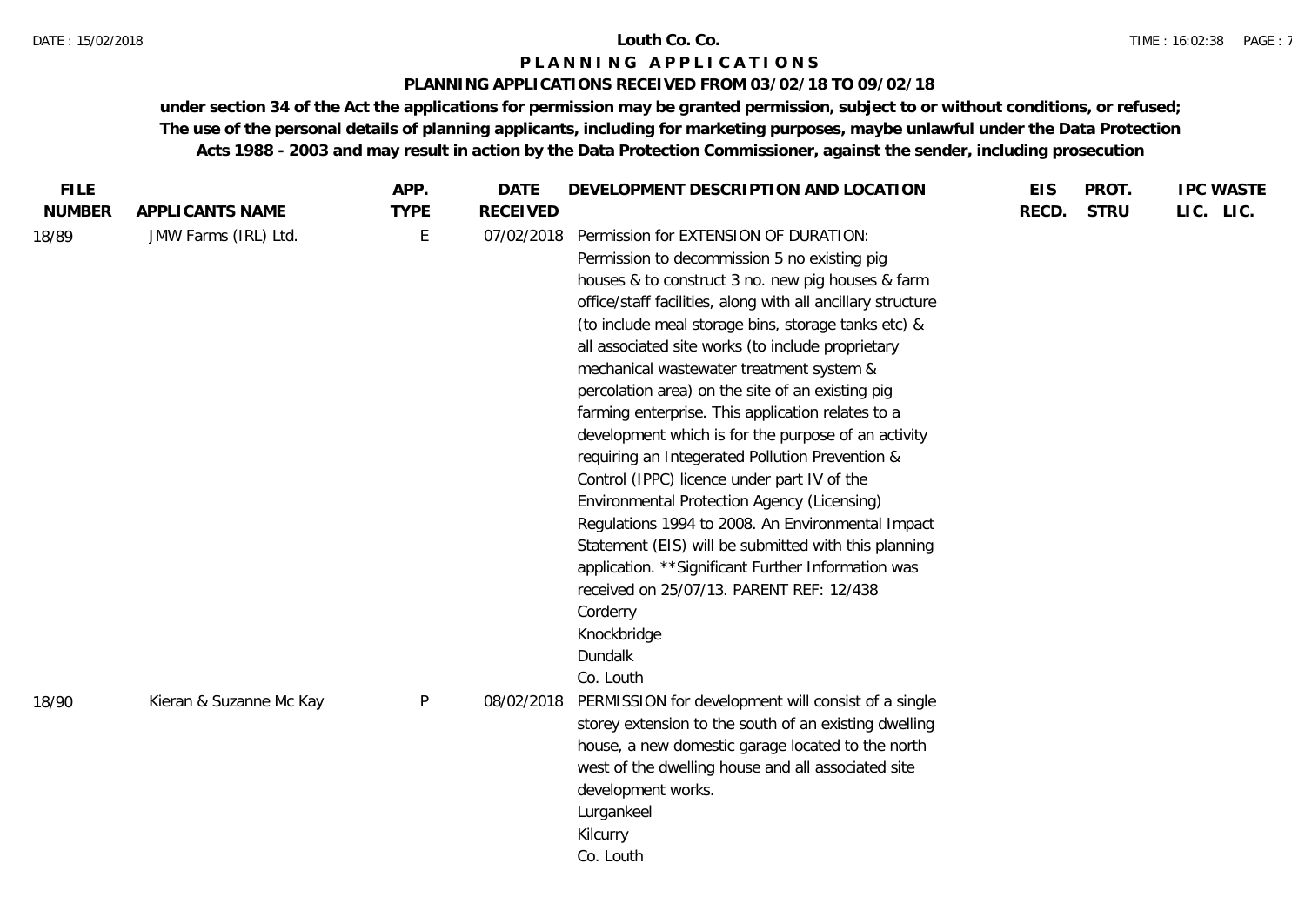## **PLANNING APPLICATIONS RECEIVED FROM 03/02/18 TO 09/02/18**

| <b>FILE</b>   |                      | APP.         | <b>DATE</b>     | DEVELOPMENT DESCRIPTION AND LOCATION                                                                                                                                                                                                                        | <b>EIS</b> | PROT.       | <b>IPC WASTE</b> |
|---------------|----------------------|--------------|-----------------|-------------------------------------------------------------------------------------------------------------------------------------------------------------------------------------------------------------------------------------------------------------|------------|-------------|------------------|
| <b>NUMBER</b> | APPLICANTS NAME      | <b>TYPE</b>  | <b>RECEIVED</b> |                                                                                                                                                                                                                                                             | RECD.      | <b>STRU</b> | LIC. LIC.        |
| 18/91         | Gazmend Malaj        | $\mathsf{P}$ | 09/02/2018      | PERMISSION for change of use of existing retail unit<br>together with associated modifications to form new<br>restaurant and take away. The site is situated within<br>an Architectural Conservation area.<br>49 Dundalk Street<br>Carlingford<br>Co. Louth |            |             |                  |
| 18/92         | Kevin & Diane Kelly  | $\mathsf{P}$ | 09/02/2018      | PERMISSION for development will consist of an<br>extension and alterations to an existing dwelling<br>house and associated site development works.<br>Blackgate<br>Ravensdale<br>Dundalk<br>Co. Louth                                                       |            |             |                  |
| 18/93         | Peter & Kate McEntee | $\mathsf{R}$ | 09/02/2018      | Permission for the RETENTION and completion of a<br>single storey extension to the rear of existing house,<br>to include alterations to existing house and all<br>associated site works.<br>The Shore Road,<br>Dundalk,<br>Co. Louth                        |            |             |                  |